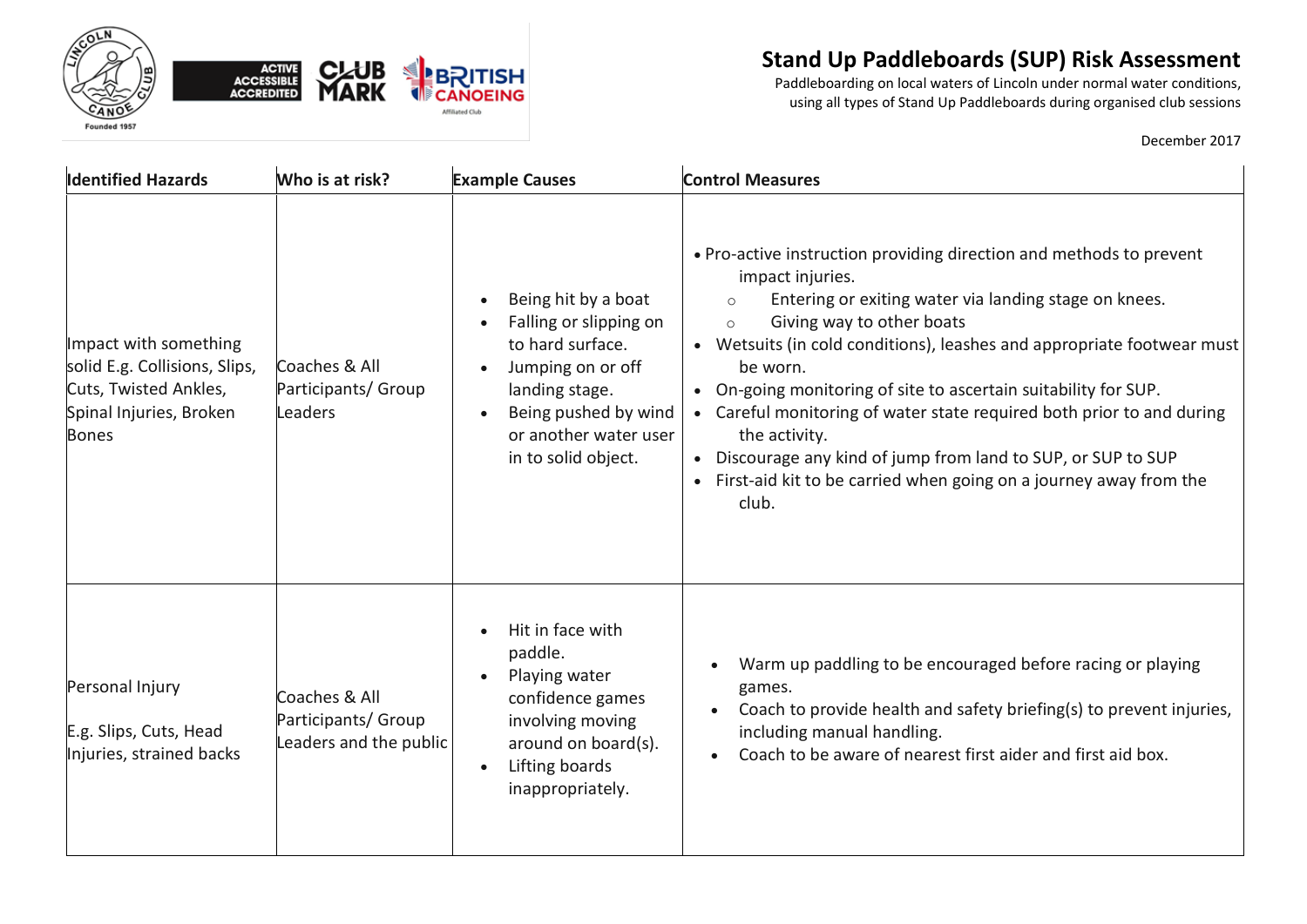

Paddleboarding on local waters of Lincoln under normal water conditions, using all types of Stand Up Paddleboards during organised club sessions

| Drowning | Coaches & All<br>Participants/ Group<br>Leaders | Buoyancy aid not<br>fitted correctly<br>Entrapment under<br>water.<br>Sudden immersion<br>(e.g. Dry Drowning).<br>Unconscious<br>swimmer.<br>Weak swimmer. | Juniors must have BAs fitted correctly and worn near and on the<br>water always.<br>Adults must have BAs fitted correctly and worn near and on the<br>water at all venues that require them.<br>Equipment to be visually checked prior, during and after the<br>activity.<br>Coach must always check swimming ability and always ask<br>participant to confirm prior to water use.<br>When not at Lincoln instructor to assess participants swimming<br>ability through a visual observation at the start of session in a safe<br>place and make appropriate decision on route choice.<br>Pro-active instruction providing direction and methods to prevent<br>impact injuries. E.g. entering and exiting water.<br>A clear communication process outlined to participants prior to<br>entry to the water.<br>Wetsuits (in cold conditions) and appropriate footwear must be<br>worn.<br>Coaches to carry knife and throw line on moving water.<br>Coaches to hold appropriate water rescue training.<br>Careful monitoring of river state required both prior to and during<br>$\bullet$<br>the activity. |
|----------|-------------------------------------------------|------------------------------------------------------------------------------------------------------------------------------------------------------------|------------------------------------------------------------------------------------------------------------------------------------------------------------------------------------------------------------------------------------------------------------------------------------------------------------------------------------------------------------------------------------------------------------------------------------------------------------------------------------------------------------------------------------------------------------------------------------------------------------------------------------------------------------------------------------------------------------------------------------------------------------------------------------------------------------------------------------------------------------------------------------------------------------------------------------------------------------------------------------------------------------------------------------------------------------------------------------------------------------|
|----------|-------------------------------------------------|------------------------------------------------------------------------------------------------------------------------------------------------------------|------------------------------------------------------------------------------------------------------------------------------------------------------------------------------------------------------------------------------------------------------------------------------------------------------------------------------------------------------------------------------------------------------------------------------------------------------------------------------------------------------------------------------------------------------------------------------------------------------------------------------------------------------------------------------------------------------------------------------------------------------------------------------------------------------------------------------------------------------------------------------------------------------------------------------------------------------------------------------------------------------------------------------------------------------------------------------------------------------------|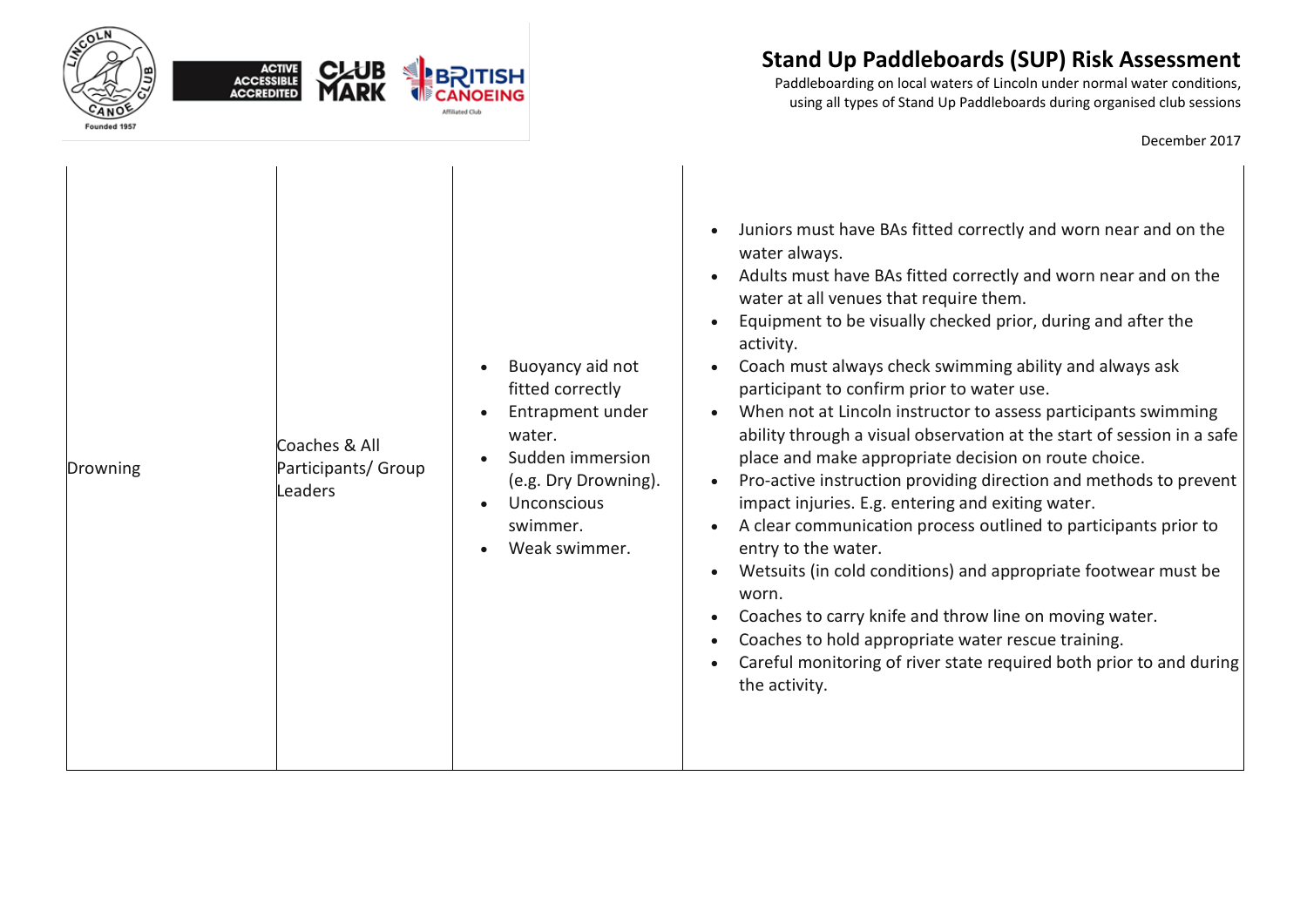

Paddleboarding on local waters of Lincoln under normal water conditions, using all types of Stand Up Paddleboards during organised club sessions

| <b>Illness</b>                                                               | Coaches & All<br>Participants/ Group<br>Leaders | <b>Weils Disease</b><br>Water pollution.<br>$\bullet$<br>Allergic reactions.<br>Pre existing medical<br>conditions<br>e.g. Asthma | Avoid areas of concern/do not enter the water.<br>Medical conditions requested prior to water use, assess severity<br>and suitability to participate<br>Ensure appropriate medical equipment is carried -<br>E.g. Inhalers.<br>Advice on prevention and identification of Weils disease with the<br>necessary steps to seek help must be provided to all participants who<br>paddle on Canals and rivers |
|------------------------------------------------------------------------------|-------------------------------------------------|-----------------------------------------------------------------------------------------------------------------------------------|----------------------------------------------------------------------------------------------------------------------------------------------------------------------------------------------------------------------------------------------------------------------------------------------------------------------------------------------------------------------------------------------------------|
| Difficulty controlling body<br>temperature<br>(Hyperthermia/<br>Hypothermia) | Coaches & All<br>Participants/ Group<br>Leaders | Submersion<br>hypothermia.<br>Cold water.<br>Cold, wet, windy days.<br>Hot days.                                                  | Wetsuits/drysuits to be worn in cold condition<br>In very hot conditions participants should be warned about over<br>heating in wetsuits<br>Instructor/Participants to carry drink for hydration<br>Safety equipment to be carried in line with SOP, considering<br>weather conditions on the day.                                                                                                       |
| Becoming trapped                                                             | Coaches & All<br>Participants/ Group<br>Leaders | Nervous group<br>members.<br>Tired group members.<br>Injured group<br>members.                                                    | Careful monitoring of river state required both prior to and during<br>the activity.<br>Pro-active observation by instructor of group competence, fitness<br>levels and objectives.<br>Coaches to be aware of escape routes on all sections of coastline<br>utilised.<br>Late back procedure in place to allow an alarm to be raised.                                                                    |